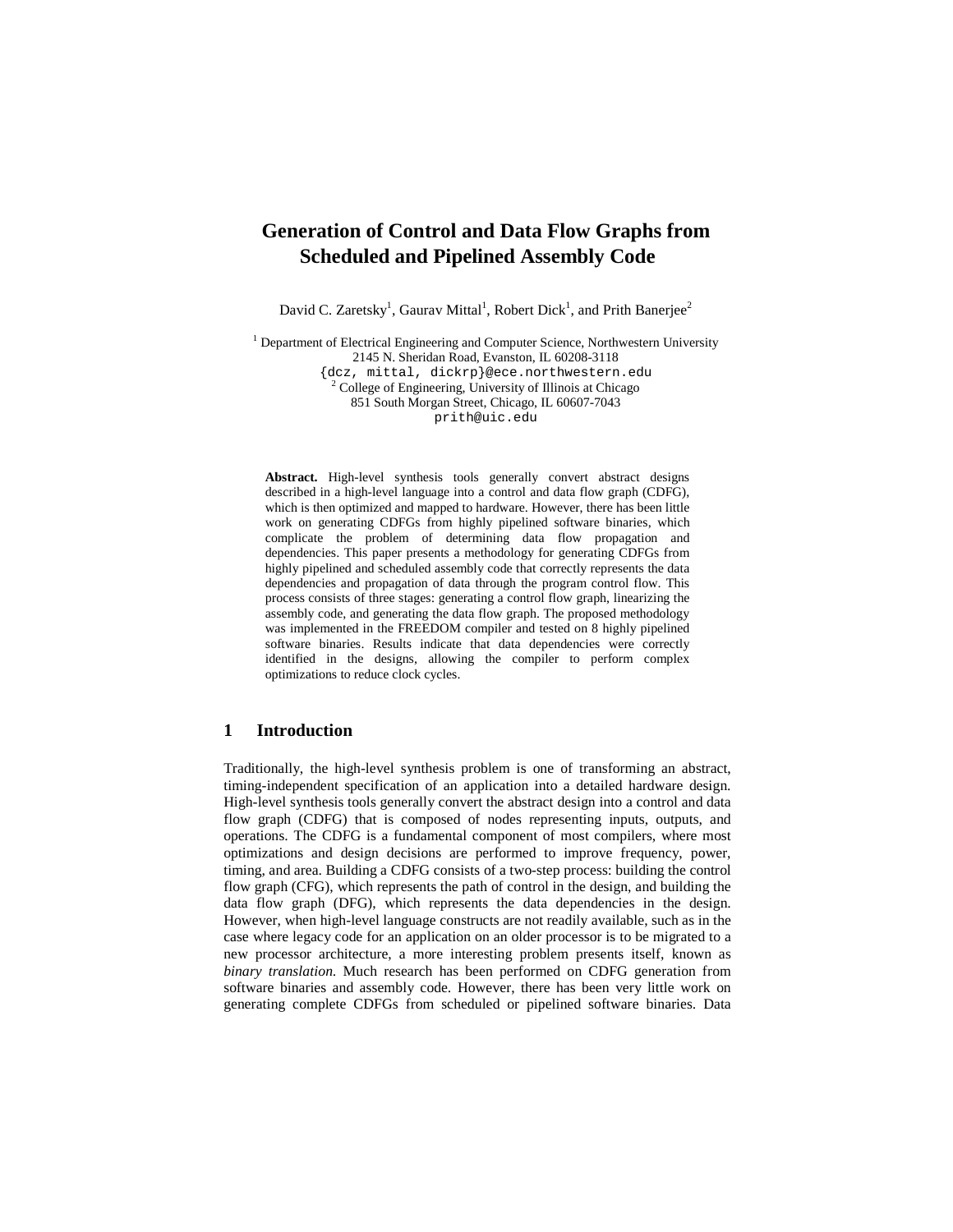dependency analysis of such binaries is more challenging than that of sequential binaries or high-level language applications.

When translating assembly codes from digital signal processors (DSPs), it is common to encounter highly pipelined software binaries that have been optimized manually or by a compiler. Consider the Texas Instrument C6000 DSP assembly code for the *vectorsum* function in Figure 1. In this architecture, branch operations contain 5 delay slots and loads contain 4 delay slots. The | | symbol indicates the instruction is executed in parallel with the previous instruction and the [ ] symbol indicates the operation is predicated on an operand. Clearly, the *vectorsum* code is highly pipelined; each branch instruction is executed in consecutive iterations of the loop. Moreover, the dependencies of the ADD instruction in the loop body change with each iteration of the loop: A6 is dependent on the load at instruction 0x0004 in the first iteration of the loop, A6 is dependent on the load at instruction 0x000C in the second iteration of the loop, etc. Generating a CDFG to represent this pipelined structure is very challenging. In doing so, one must consider the varying data dependencies and also ensure that each branch is executed at its proper time and place. Branch instructions that fall within the delay slots of other branch instructions complicate the structure of the control flow graph. For instance, when the predicate condition, A1, on the branch instruction in the loop body is *false*, the previous branch instructions that were encountered during the execution sequence will continue to propagate and execute. This may occur within the loop, or possibly after exiting the loop. More complex software pipelines may contain branch instructions with various targets, producing multiple exit points in a CDFG block.

| 0x0000 VECTORSUM:      | ZERO A7      |                         |                              |
|------------------------|--------------|-------------------------|------------------------------|
| 0x0004                 | LDW          |                         | $*A4++$ , A6 ; 4 delay slots |
| $\mathbf{L}$<br>0x0008 | $\mathbf{B}$ | LOOP                    | ; 5 delay slots              |
| 0x000C                 | LDW          | $*AA++, A6$             |                              |
| $\mathbf{L}$<br>0x0010 | $\mathbf{B}$ | LOOP                    |                              |
| 0x0014                 | LDW          | $*AA++$ , A6            |                              |
| $\mathbf{L}$<br>0x0018 | $\mathbf{B}$ | LOOP                    |                              |
| 0x001C                 |              | LDW $*AA++$ , A6        |                              |
| П<br>0x0020            | $\mathbf{B}$ | LOOP                    |                              |
| 0x0024                 | LDW          | $*AA++$ , A6            |                              |
| $\mathbf{L}$<br>0x0028 | $\mathbf{B}$ | LOOP                    |                              |
| П<br>0x002C            |              | SUB A1, 4, A1           |                              |
| 0x0030 LOOP:           | ADD          | A6, A7, A7              |                              |
| 0x0034                 |              | $[A1]$ LDW $*A4++$ , A6 |                              |
| 0x0038                 |              | $  $ [A1] SUB A1, 1, A1 |                              |
| 0x003C<br>Ш            | [A1] B       | LOOP                    | ; branches executes here     |
| 0x0040                 | STW          | A7, *A5                 |                              |
| 0x0044                 | NOP          | 4                       |                              |

**Fig. 1.** TI C6000 assembly code for a pipelined *vectorsum* procedure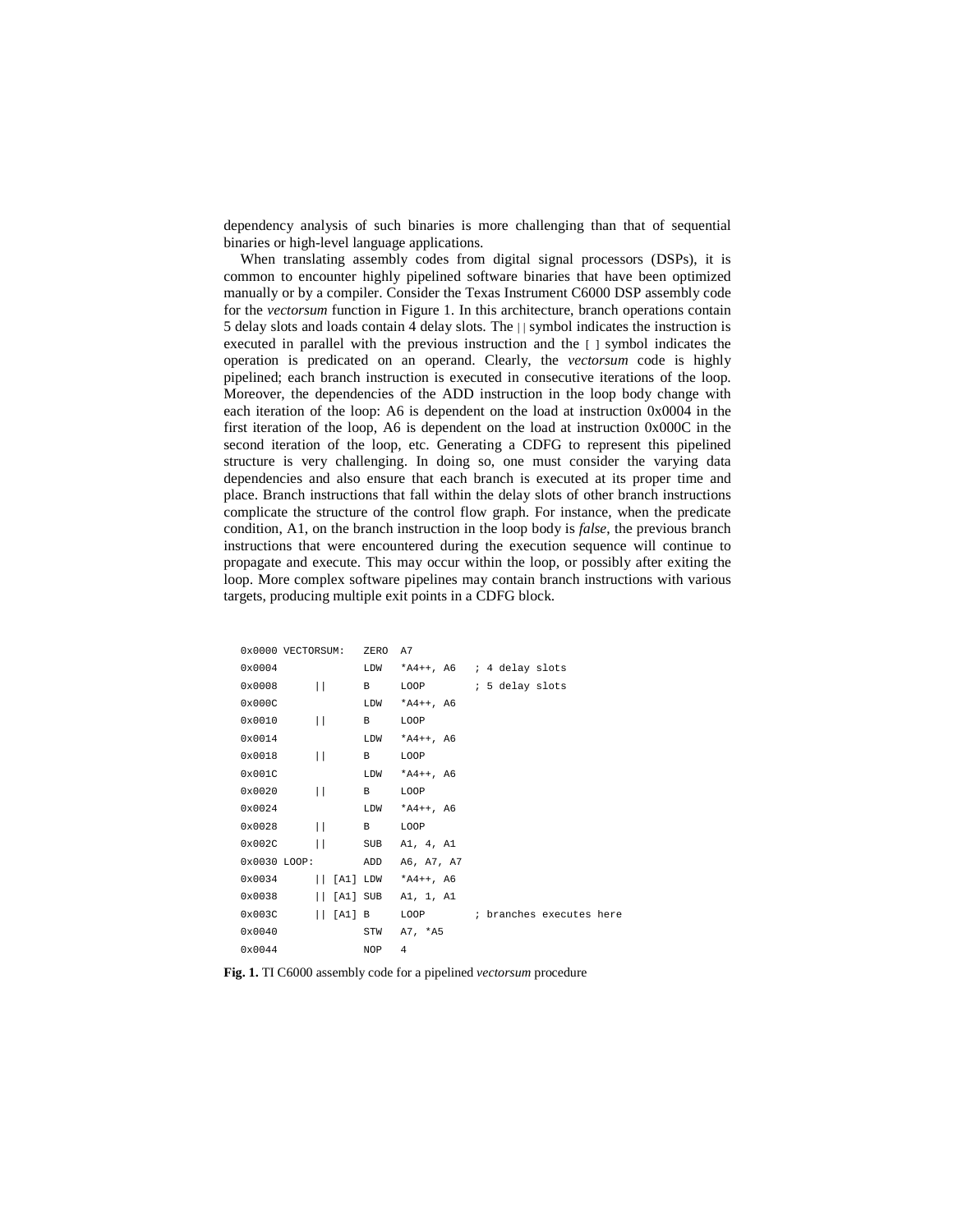In this paper, we present a methodology for generating CDFGs from scheduled and pipelined assembly code. This process consists of three stages: generating a control flow graph, linearizing the assembly code, and generating the data flow graph. We use the methods described by Cooper et al. [6] for generating a CFG from scheduled assembly code. In addition, we extend their work to support more complex architectures that employ parallel instruction sets and dynamic branching. We also present a linearization process, in which pipelined structures are serialized into linear assembly. This allows for proper data dependency analysis when constructing data flow graphs. This methodology was incorporated in the FREEDOM compiler, which translates DSP assembly code into hardware descriptions for FPGAs. The techniques described in this paper were briefly discussed in previous work [11,19]; here we present a more refined and elegant approach in greater detail.

The remainder of this paper is structured as follows: Section 2 discusses related work in the area of CDFG generation from assembly code. Section 3 provides an overview of the FREEDOM compiler infrastructure and its intermediate language architecture. Section 4 describes our method of generating a CDFG from scheduled and pipelined assembly code in detail. Finally, Sections 5 and 6 present experimental results and conclusions, respectively.

# **2 Related Work**

There has been a great deal of fundamental research and study of binary translation and decompilation. Cifuentes et al. [3,4,5] described methods for converting assembly or binary code from one processor's instruction set architecture (ISA) to another, as well as decompilation of software binaries to high-level languages. Kruegel et al. [9] described a technique for decompilation of obfuscated binaries. Stitt and Vahid [16,17] reported work on hardware-software partitioning of software binaries. Levine and Schmidt [10] proposed a hybrid architecture called HASTE, in which instructions from an embedded processor are dynamically compiled onto a reconfigurable computational fabric using a hardware compilation unit. Ye et al. [18] developed a similar compiler system for the CHIMAERA architecture.

Control and data flow analysis is essential to binary translation. Cifuentes et al. [5] described methods of control and data flow analysis in translating assembly to a highlevel language. Kastner and Wilhelm [8] reported work on generating CFGs from assembly code. Decker and Kastner [7] described a method of reconstructing a CFG from predicated assembly code. Amme et al. [1] presented work on a memory aliasing technique, in which data dependency analysis is computed on memory operations using a value-based analysis and modified version of the GCD test [2].

There has been very little work on generating CDFGs from highly pipelined software binaries in which branch instructions appear in the delay slots of other branch instructions. The most comprehensive work on building CFGs from pipelined assembly code was reported by Cooper et al. [6]. However, their method does not consider the complexities of modern processor architectures that utilize instructionlevel parallelism and dynamic branching techniques. In this paper, we address these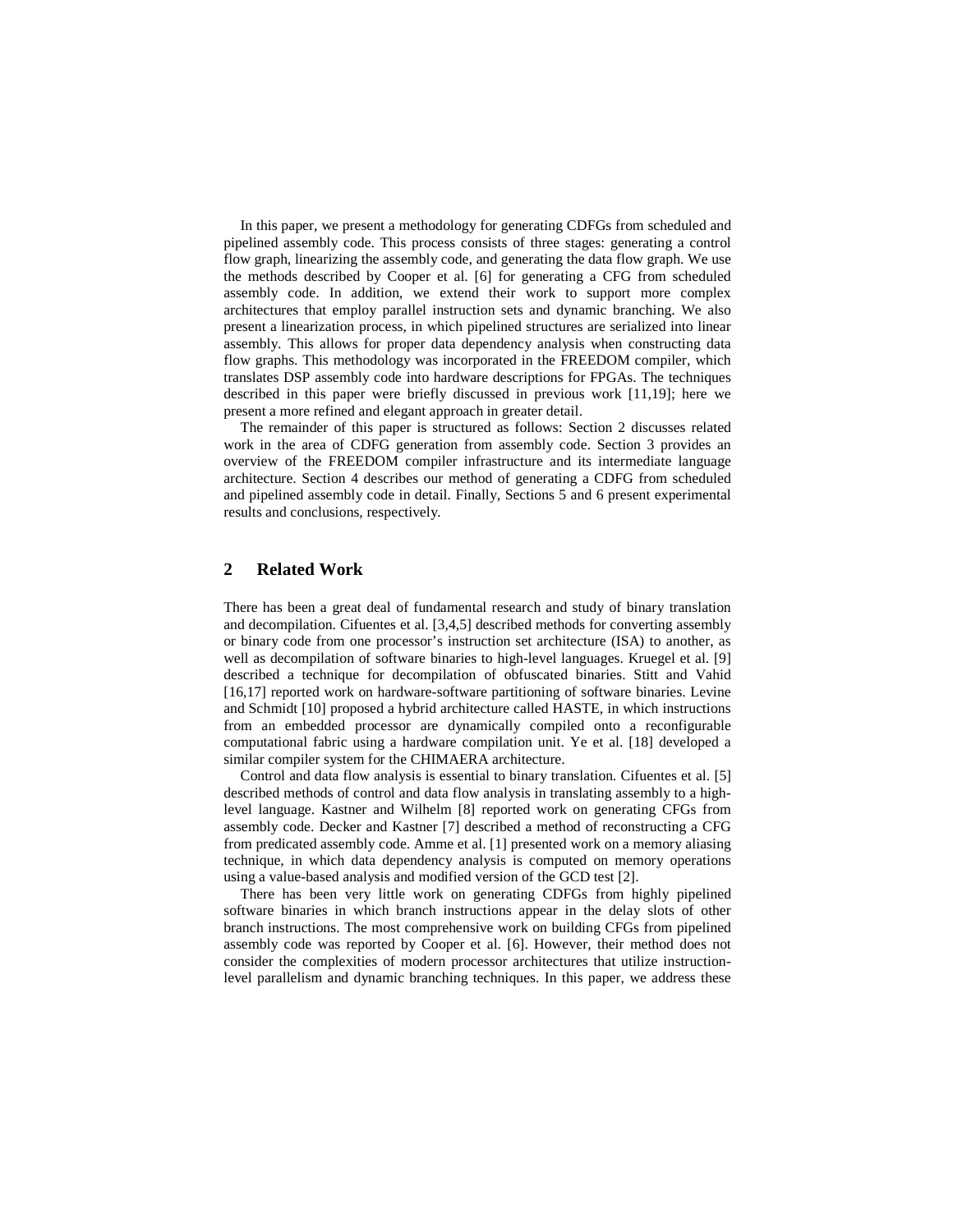issues and present methods to handle CDFG generation from software binaries that feature these sophisticated scheduling techniques.

## **3 Overview of the FREEDOM Compiler**

This section provides a brief overview of the FREEDOM compiler infrastructure, as shown in Figure 2. The compiler was designed to have a common entry point for all assembly languages. Towards this effort, the front-end uses a description of the source processor's ISA in order to configure the assembly language parser. The ISA specifications are written in SLED from the New Jersey Machine-Code toolkit [14,15]. The parser generates a virtual assembly representation called the Machine Language Syntax Tree (MST), which has a syntax similar to the MIPS ISA. The MST is generic enough to encapsulate most ISAs, including those that support predicated and parallel instruction sets. All MST instructions are three-operand, predicated instructions in the format: *[pred] op src1 src2 dst.* A CDFG is generated from the MST, where optimizations, scheduling, and resource binding are preformed. The CDFG is then translated into a high-level Hardware Description Language (HDL) that models processes, concurrency, and finite state machines. Additional optimizations and customizations are performed on the HDL for the target architecture. This information is acquired via the Architecture Description Language (ADL) files. The HDL is translated directly to RTL VHDL and Verilog to be mapped onto FPGAs, and a testbench is generated to verify that the output is correct.



**Fig. 2.** Overview of the FREEDOM compiler infrastructure

The fixed number of physical registers on a processor necessitates advanced register reuse algorithms in compilers. These optimizations often introduce false dependencies based on register names, resulting in difficulties when determining data dependencies for scheduled or pipelined binaries and parallel instruction sets. To resolve these discrepancies, each MST instruction is assigned a timestep, specifying a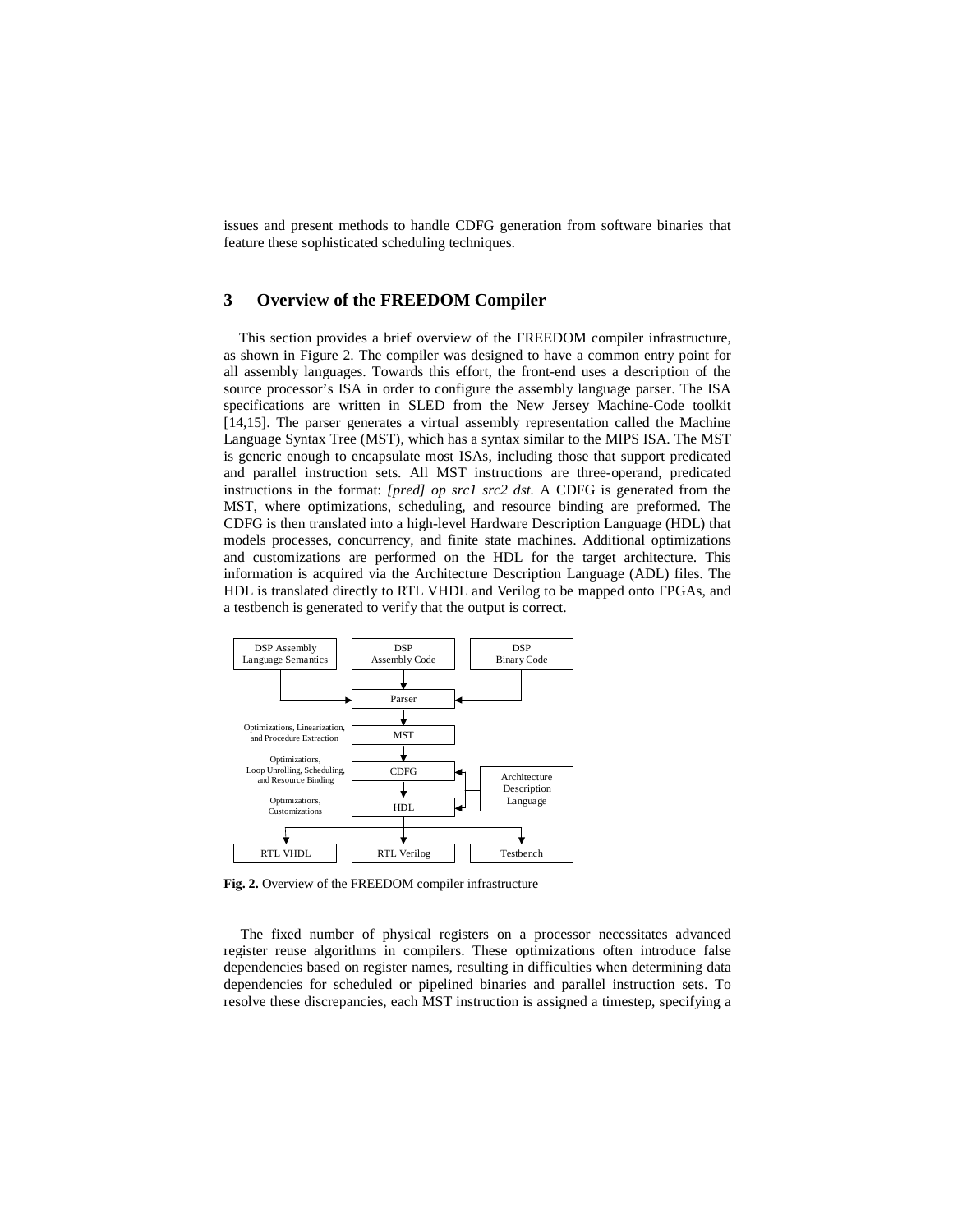linear instruction order, and an operation *delay*, equivalent to the number of execution cycles. Each cycle begins with an integer-based *timestep, T*. Each instruction *n* in a parallel instruction set is assigned the timestep  $T_n = T + (0.01 * n)$ . Assembly instructions may be translated into more than one MST instruction. Each instruction *m* in an expanded instruction set is assigned the timestep  $T_m = T_n + (0.0001 * m)$ . The write-back time for the instruction, or the cycle in which the result is valid, is defined as  $wb = timestep + delay$ . If an operation delay is zero, the resulting data is valid instantaneously. However, an operation with delay greater than zero has its write-back time rounded down to the nearest whole number, or *floor(timestep)*, resulting in valid data at the *beginning* of the write-back cycle.

Figure 3 illustrates how the instruction timestep and delay are used to determine data dependencies in the MST. In the first instruction, the MULT operation has one delay slot, and the resulting value in register A4 is not valid until the beginning of cycle 3. In cycle 2, the result of the LD instruction is not valid until the beginning of cycle 7, and the result of the ADD instruction is not valid until the beginning of cycle 3. Consequently, the ADD instruction in cycle 3 is dependant upon the result of the MULT operation in cycle 1 and the result of the ADD operation in cycle 2. Likewise, the first three instructions are dependant upon the same source register, A4.

```
TIMESTEP PC OP DELAY SRC1 SRC2 DST 
 1.0000 0X0020 MULT (2) $A4, 2, $A4 
 2.0000 0X0024 LD (5) *($A4), $A2 
 2.0100 0X0028 ADD (1) $A4, 4, $A2 
 3.0000 0X002c ADD (1) $A4, $A2, $A3
```
**Fig. 3.** MST instructions containing timesteps and delays for determining data dependencies

## **4 Building a Control and Data Flow Graph**

This section presents our methodology for generating a CDFG from scheduled and pipelined assembly code. This process consists of three stages: generating a control flow graph, linearizing the assembly code, and generating a data flow graph.

#### **4.1 Generating a Control Flow Graph**

Cooper et al. [6] presented a three-step process for building a CFG from scheduled assembly code, which was used as the first stage in the proposed work. The first step of their algorithm partitions the code at labels (entry points) into a set of basic blocks. During this process, they assume all entry points are complete, and no branch targets an instruction without a label. The second step adds edges between basic blocks in the CFG to represent the normal flow of control. Here, they only consider non-pipelined branch instructions, or those that do not appear within the delay slots of other branch instructions. Pipelined branches are handled in the third step using an iterative algorithm that simulates the flow of control for the program by propagating branch and counter information from block to block. Their method is shown to terminate in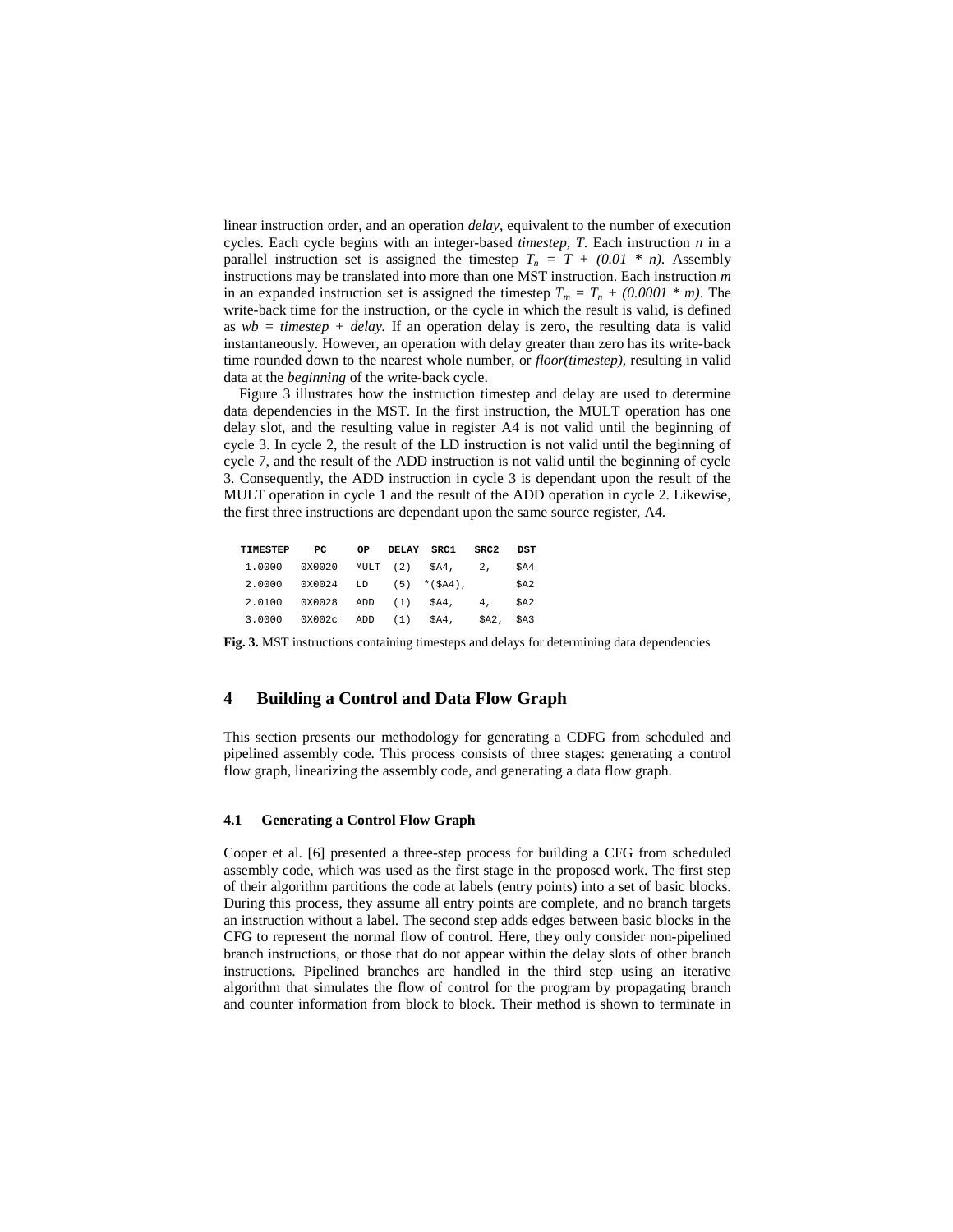

linear time for CFGs containing only branches with explicit targets. Figure 4 illustrates the CFG generated for the *vectorsum* procedure in Figure 1.

**Fig. 4.** Control flow graph for *vectorsum* 

In practice, the assumptions made in their work pose some difficulties in generating CFGs for some modern processor architectures. For instance, they assume all labels and branch targets are well defined. However, some disassemblers limit the labels to a procedure level only and refrain from including them locally within procedure bounds. In some architectures, registers may be used in branch targets, as in the case of a long jump where a static PC value is loaded into the register prior to the branch instruction. To handle these situations, we introduce a pre-processing step that determines all static branch targets and adds the respective labels to the instructions. Some architectures may also support dynamic branch targets, in which the destination value may be passed to a register as a function parameter, such as with procedure prologues and epilogues. In these situations, we take an optimistic approach by assuming the dynamic branch operation is a procedure call. The branch is temporarily treated as a NOP instruction when building the initial CFG to allow the control flow to propagate through. We rely on post-processing steps, such as alias analysis and procedure extraction to determine the possible destinations [12]. The CFG is then regenerated with the newly identified destination values.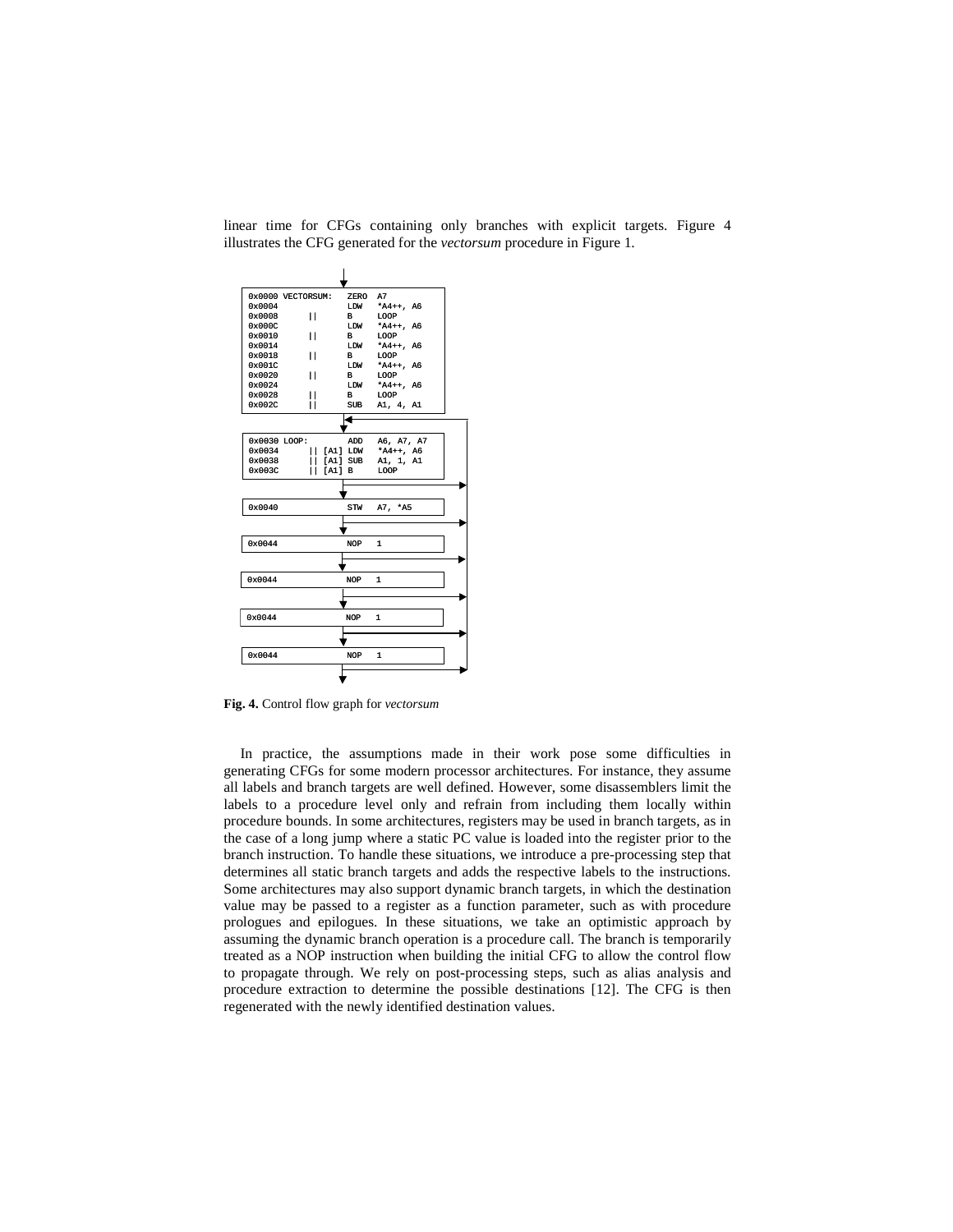Many of today's processor architectures utilize instruction-level parallelism to achieve higher performances, which complicates generation of CFGs. For instance, a branch destination may have a target within a parallel set of instructions. This would break up the control flow at intermediate points within a basic block, creating erroneous data dependencies. In Figure 5, the ADD, SUB, and SRL instructions are scheduled in parallel. However, if the predicated branch is taken, the ADD instruction is not executed. Consequently, the entry label on the SUB instruction partitions the control flow in the middle of the parallel set, placing the latter two instructions in a separate basic block. This forces the A7 operand in the SRL instruction to use the resulting value from the ADD instruction in the previous block. To account for such discrepancies, we introduce a procedure that checks for entry points (labels) within a parallel set of instructions. If such an entry point exists, the instructions falling below the entry point are replicated and added to the top portion of the parallel set. Figure 6 shows the MST code after instruction replication. The SUB and SRL instructions have been replicated and a branch operation has been added to jump over the replicated code segment. We rely on subsequent optimizations in the CDFG, such as codehoisting [13], to eliminate superfluous operations.

| $0 \times 0800$ |         | [A1] B  |            | L1             |
|-----------------|---------|---------|------------|----------------|
| 0x0804          |         |         | <b>NOP</b> | -5             |
| 0x0808          |         |         | ADD        | A4, A7, A7     |
| $0x080C$ L1:    |         |         |            | SUB A4, 1, A4  |
| 0x0810          |         | $\perp$ |            | SRL A4, A7, A8 |
| 0x0814          | $T12$ : |         |            |                |

**Fig. 5.** Branch target inside a parallel instruction set

```
10.0000 0x0800 [A1] GOTO (6) L1 
11.0000 0x0804 NOP (5) 5 
16.0000 0x0808 ADD (1) $A4, $A7, $A7 
16.0100 0x080C SUB (1) $A4, 1, $A4 ; replicated SUB 
16.0200 0x0810 SRL (1) $A4, $A7, $A8 ; replicated SRL 
16.0300 0x0810 GOTO (0) L2 ; added 'branch-over' 
17.0000 0x080C L1: SUB (1) $A4, 1, $A4 
17.0100 0x0810 SRL (1) $A4, $A7, $A8 
18.0000 0x0814 L2: ...
```
**Fig. 6.** MST representation with instruction replication

#### **4.2 Event-Triggered Operations**

In the previous section, a methodology for generating a CFG from pipelined assembly code was presented. The CFG represents the flow of control in the program via edges connecting basic blocks in the graph. However, the CFG does not inherently contain any information regarding propagation delay. In translating pipelined or scheduled assembly code from one architecture to another, it is essential that the compiler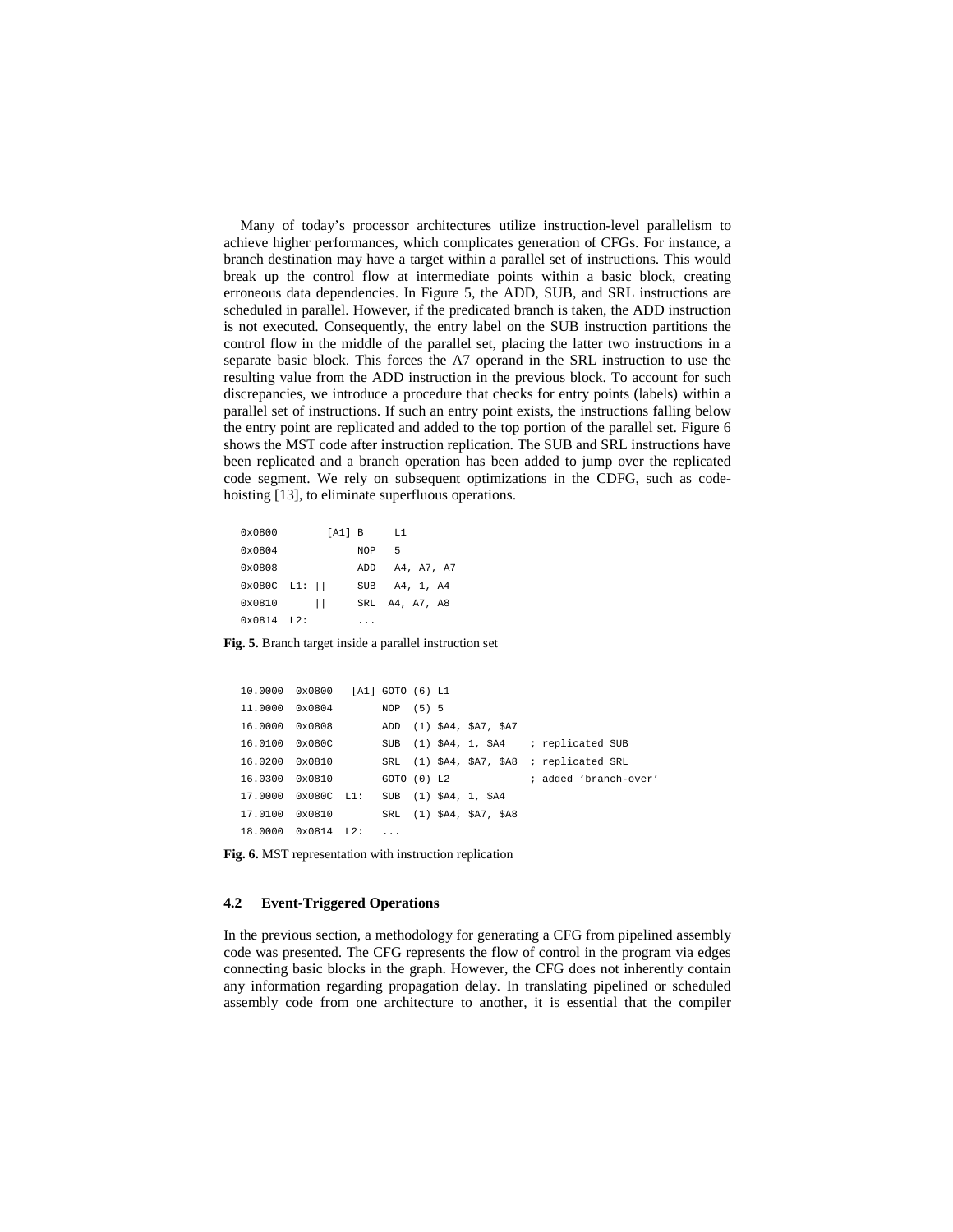capture the propagation delay and data dependencies correctly. Failure to do so may result in false data dependencies, incorrect data value propagation, and possibly an illterminated or non-terminating program. Referring back to the *vectorsum* procedure in Figure 1, we find that the main loop body will execute an unknown number of times until the predicate condition on the branch instruction is *false*, namely, when *A1 = 0*. At that point, the loop will continue to iterate for 5 more cycles until the branches within the pipeline have completed. During this time, data is still computed and propagated through the loop. Should the compiler not consider the propagation delay on the branch instructions, the loop may terminate early, producing erroneous data. Similarly, failure to consider the propagation delay in the pipelined load instructions will also result in erroneous data.

As a solution, we introduce the concept of an *event-triggered* operation, composed of a *trigger* and an *execute* stage. An event *trigger* is analogous to the read stage in a pipelined architecture, where the instruction is fetched and register values are read; an event *execute* is analogous to the write-back stage in the pipeline, during which the values are written to the destination register or memory. The event triggering and execution stages are offset by the delay of the operation.

An operation event is encapsulated in the MST language using a virtual shift register with a precision *d*, corresponding to the number of delay cycles for the operation. Virtual registers are temporary operands created by the compiler that do not exist within the framework of the source architecture's physical registers. In practice, this results in the addition of a very small shift register since most ISAs generally have no more than 4-6 delay slots in any given multi-cycle instruction. When a pipelined instruction is encountered during the normal flow of the program, an event is triggered by assigning a '1' to the highest bit  $(d-1)$  in the shift register. In each successive cycle, a shift-right logical operation is performed on the register. The event is executed after *d* cycles, when a '1' appears in the zero bit of the shift register.



**Fig. 7.** Event-triggering for a pipelined branch operation in a loop body

Figure 7 illustrates the event triggering for the branch operation in the loop body of the *vectorsum* procedure, which has an operation delay of 6 cycles. In the first iteration of the loop, an event is triggered when the branch instruction is encountered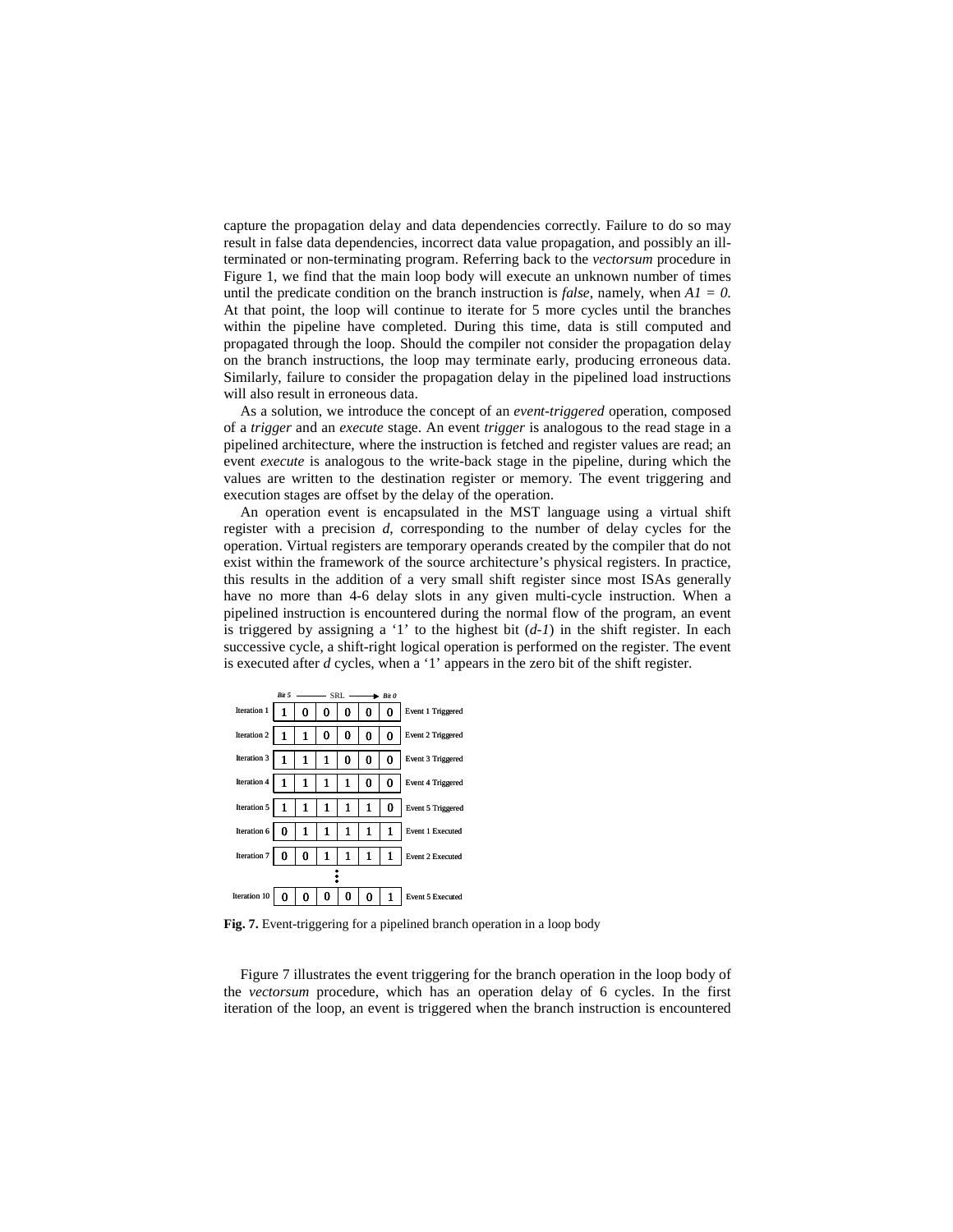by setting the high bit of shift register. In each subsequent cycle, the register is shifted right while a new event is triggered. After six iterations, event 1 is executed and the branch to LOOP is taken. This is followed by subsequent event executions through the tenth iteration of the loop, until the pipeline in the shift register has been cleared.

The technique described here is utilized in the linearization process for pipelined operations as discussed in the following sections.

#### **4.3 Linearizing Pipelined Operations**

This section describes the linearization process for pipelined operations. The concept of this process is to serialize the pipelined assembly instructions into linear assembly, such that the each pipelined instruction has a well-defined data flow path. The process for linearizing computational operations (arithmetic, logical, memory, etc.) and branch operations are described independently, as they function differently in pipeline architectures. The linearization process assumes that the CFG is complete, i.e., no edges will be inserted between blocks in the future. Consequently, if new edges are added in the future, data propagation and data dependencies are not guaranteed to be correct. To ensure its completeness, we force the algorithm to cover all possible control paths when generating the CFG. This is accomplished in a preprocessing pass that ensures all branch instructions in the program are predicated. A constant predicate of '1', whose condition always resolves to *true*, is added to all non-predicated branch instructions. This forces the branch to be treated as a conditional, and allows the control flow to propagate to the fall-through block. Subsequent optimizations, such as dead-code elimination [13], will remove any resulting extraneous operations.

#### **4.3.1 Linearizing Computational Operations**

In the linearization process for computational operations, multi-cycle instructions are serialized into a well-defined data flow path along the pipeline. In order to accomplish this task, virtual registers are introduced to break multi-cycle instructions into a sequence of multiple *single-cycle* instructions. Each instruction in the sequence is guarded by a predicate on an event-triggering register, as described above. Should the program encounter the instruction through a path outside the normal pipeline data flow path, the predicate will prevent the operation from executing.

The linearization process works as follows: For an instruction with *n* delay slots, the original instruction is modified to write to a temporary virtual register  $R<sub>n</sub>$ , and the delay of the instruction is changed to a single cycle. In each of the subsequent *n-1* cycles, the value is propagated through virtual registers along the pipelined data flow path by assigning  $R_{n-1} \leftarrow R_n$ ,  $R_{n-2} \leftarrow R_{n-1}$ , ...,  $R_0 \leftarrow R_1$  in sequence, where  $R_0$  is the original register name. Each of these instructions is predicated on its respective cycle bit of the shift register: *P[n-1]* through *P[0].* If the end of a basic block is reached, the linearization is propagated to the successor blocks. This approach assumes that no two instructions are scheduled such that both have the same destination register and writeback stages in the same cycle. This is a fair assumption, since compilers generally do not produce code resulting in race conditions. If two or more identical instructions have intersecting pipeline paths, redundant instructions may be avoided by tracking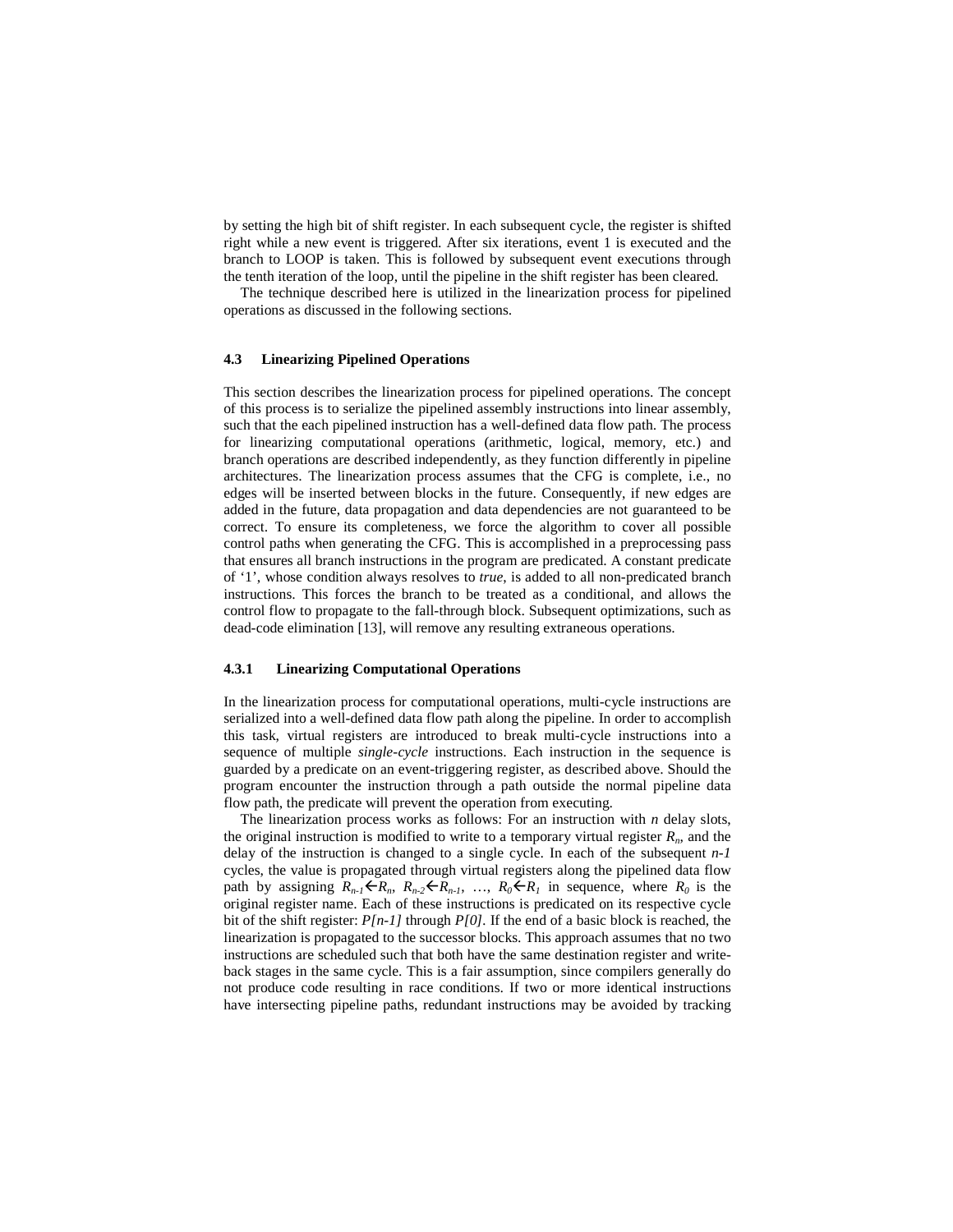the timesteps to which they have been written. We rely on optimizations, such as copy and constant propagation [13], to remove any extraneous operations.

| $\sim$ 1.1                        |                               | $\sim 10$                                                         |
|-----------------------------------|-------------------------------|-------------------------------------------------------------------|
|                                   |                               | 12.000 0x000C MOVE(0) 1, \$P1[4] ; LD event cycle 1               |
|                                   |                               | 12.001 0x000C SRL(1) \$P1, 1, \$P1                                |
|                                   |                               | 12.002 0x000C [\$P1[4]] LD(1) *mem(\$A4), \$A6_4                  |
| <b>Contract Contract Contract</b> |                               | <b>Contractor</b>                                                 |
|                                   |                               | 13.000 0x000C SRL(1) \$P1, 1, \$P1 ; LD event cycle 2             |
|                                   |                               | 13.001 0x000C [\$P1[3]] MOVE(1) \$A6 4, \$A6 3                    |
| <b>Contractor</b>                 | and the state of the state of |                                                                   |
|                                   |                               | 14.000 $0x000C$ SRL(1) $$P1, 1, $P1$ ; LD event cycle 3           |
|                                   |                               | 14.001 0x000C [\$P1[2]] MOVE(1) \$A6_3, \$A6_2                    |
| <b>Contract Contract Contract</b> |                               | <b>Contract Contract</b>                                          |
|                                   |                               | 15.000 $0x000C$ SRL(1) $$P1, 1, $P1$ ; LD event cycle 4           |
|                                   |                               | 15.001 0x000C [\$P1[1]] MOVE(1) \$A6 2, \$A6 1                    |
| <b>Contract Contract</b>          |                               | $\sim 100$                                                        |
|                                   |                               | 16.000 0x000C LOOP: SRL(1) \$P1, 1, \$P1; LD event cycle 5        |
|                                   | 16.001 0x0014                 | OR(0) \$P1[0], \$P2[0], \$MP0                                     |
|                                   |                               | 16.002 0x001C OR(0) \$MP0, \$P3[0], \$MP1                         |
|                                   |                               | 16.003 0x0024 OR(0) \$MP1, \$P4[0], \$MP2                         |
|                                   |                               | 16.004 0x0034 OR(0) \$MP2, \$P5[0], \$MP3                         |
|                                   |                               | 16.005 0x000C [\$MP3] MOVE(1) \$A6_1, \$A6 ; intersecting LDs 1-5 |
| $\ddot{\phantom{a}}$              |                               | $\ddot{\phantom{a}}$                                              |

**Fig. 8.** Linearization of pipelined load (LD) instruction in the *vectorsum* procedure

Figure 8 illustrates the linearization process in the MST for the first pipelined LD instruction in the *vectorsum* example of Figure 1. In timestep 12, an event is triggered for the LD instruction by posting a '1' to the high bit in the virtual shift register *P1*. Additionally, the LD instruction is modified to write to virtual register *A6\_4*, and the operation delay is changed from 5 cycles to 1 cycle. In the subsequent cycles, *A6\_4* is written to  $A6\,3$ ,  $A6\,3$  is written to  $A6\,2$ , and  $A6\,2$  is written to  $A6\,1$ , at which point the linearization is propagated to the *LOOP* block. *A6\_1* is finally written to the physical register *A6* in timestep 16. Each of these move instructions is guarded by a predicate on a *P1* bit, which is right-shifted in each cycle along the same control path. The same methodology is applied to each LD instruction in program. Although the propagation instructions may read and write to the same register in parallel, the onecycle delay on each instruction enforces the correct data dependencies.

It is interesting to note that the pipelined LD instructions have intersecting paths. As an example, all five LD instructions will have their  $5<sup>th</sup>$  cycles intersect in the same timestep (16), where  $A6 \leftarrow A6$  *I*. To avoid extraneous instructions, the propagation instructions are merged by OR-ing their predicates, as shown in the figure.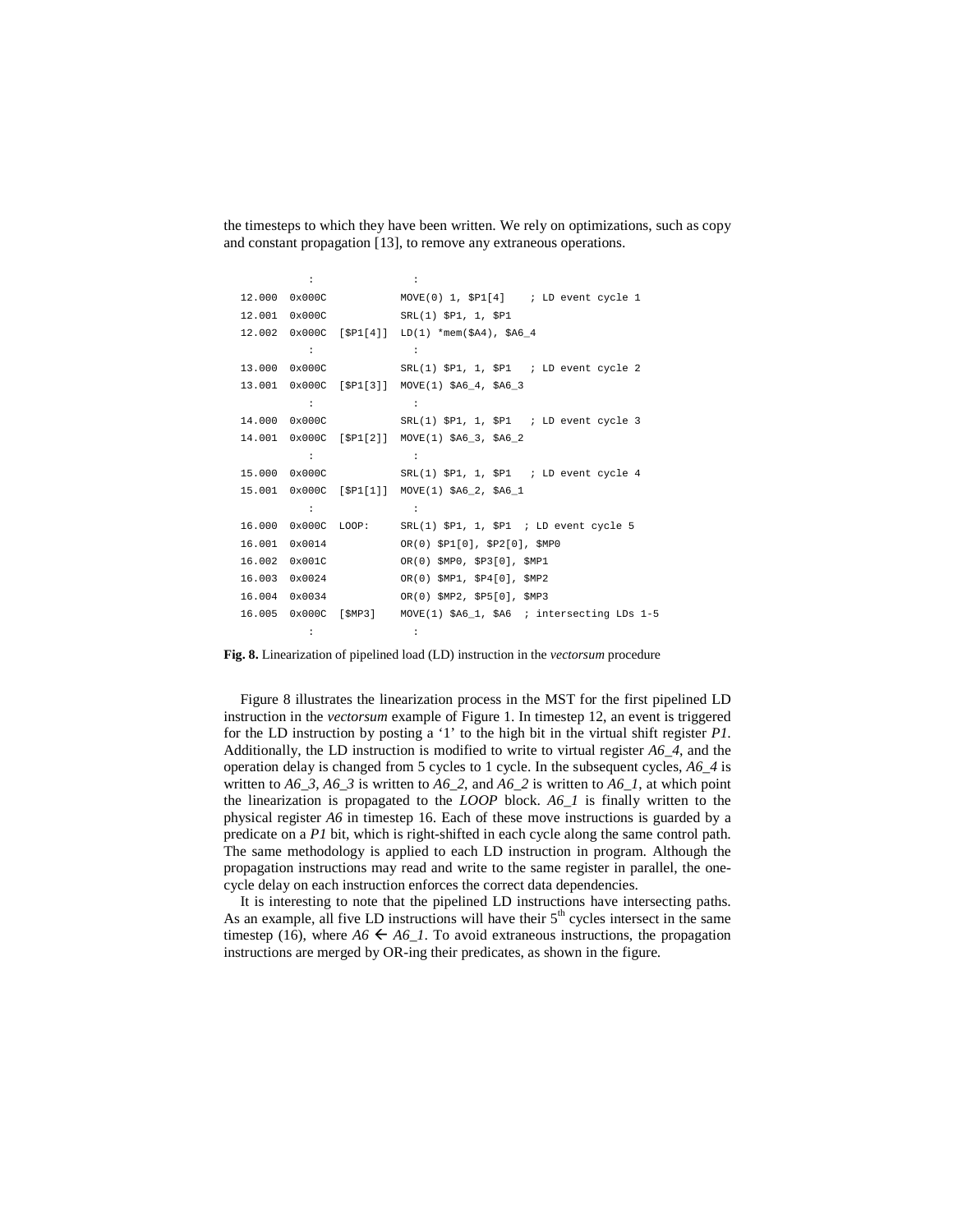#### **4.3.2 Linearizing Branch Operations**

Unlike computational instructions, branch instructions do not propagate data. Rather, they trigger a change in control flow after a certain number of delay cycles. In linearizing branch operations, only the *event* is propagated through the CFG, as described above. At each branch execution point in the CFG, which can only be the end of a basic block, a copy of the branch instruction is inserted. The branch instruction is predicated on the event shift-register. Similar to the process above, if two or more of the same branch instruction have intersecting paths, redundant instructions may be eliminated by tracking the timesteps to which the instructions have been written. Two or more of the same branch instruction that execute at the same point can be merged by OR-ing their predicates. The original branch instructions are replaced with NOP instructions in order to maintain the correct instruction flow. Figure 10 illustrates the linearization process for pipelined branch operations.

| $\cdot$ :                  | $\ddot{\phantom{a}}$                                                                          |
|----------------------------|-----------------------------------------------------------------------------------------------|
|                            | 11.000 0x0008 MOVE(0) 1, \$P1[5] ; branch event cycle 1                                       |
| 11.001 0x0008              | $SRL(1)$ $$P1, 1, $P1$                                                                        |
| 11.002 0x0008              | $NOP(1)$ 1 i branch replaced with NOP                                                         |
| <b>Service Engineering</b> | <b>Carl Corporation</b>                                                                       |
|                            | 12.000 $0x0008$ SRL(1) \$P1, 1, \$P1 ; branch event cycle 2                                   |
| <b>Contract Contract</b>   | $\sim 100$                                                                                    |
|                            | 13.000 $0x0008$ SRL(1) $\frac{1}{2}$ , 1, $\frac{1}{2}$ i branch event cycle 3                |
| <b>Contract Contract</b>   | $\sim 10^{-11}$                                                                               |
|                            | $14.000$ $0x0008$ SRL(1) $\frac{1}{2}$ , $\frac{1}{2}$ , $\frac{1}{2}$ i branch event cycle 4 |
| <b>Service State State</b> | <b>Contractor</b>                                                                             |
|                            | 15.000 0x0008 SRL(1) \$P1, 1, \$P1 ; branch event cycle 5                                     |
| and the state of the state | $\sim 10$                                                                                     |
|                            | 16.000 0x0008 LOOP: SRL(1) \$P1, 1, \$P1 ; branch event cycle 6                               |
|                            | 16.008 0x0008 OR(0) \$P1[0], \$P2[0], \$MP0                                                   |
|                            | 16.009 0x0010 OR(0) \$MP0, \$P3[0], \$MP1                                                     |
|                            | 16.010 0x0018 OR(0) \$MP1, \$P4[0], \$MP2                                                     |
|                            | 16.011 0x0020 OR(0) \$MP2, \$P5[0], \$MP3                                                     |
|                            | 16.012 0x0028 OR(0) \$MP3, \$P6[0], \$MP4                                                     |
|                            | 16.013 0x003C [\$MP4] GOTO(0) LOOP ; intersection branches 1-6                                |
| $\mathbf{r}$               | $\ddot{\phantom{a}}$                                                                          |

**Fig. 9.** Linearization of a pipelined branch instruction in the *vectorsum* procedure

#### **4.3.3 The Linearization Algorithm**

Figure 9 presents our algorithm for linearizing pipelined operations. The procedure has the same general organization as the algorithm presented by Cooper et al. [6] for generating CFGs. The algorithm initially creates a *worklist* of *instruction counters* for each basic block in the CFG in lines 1-3, and then iterates through the worklist in lines 4-25. An instruction counter is particular to a block, and holds a list of pending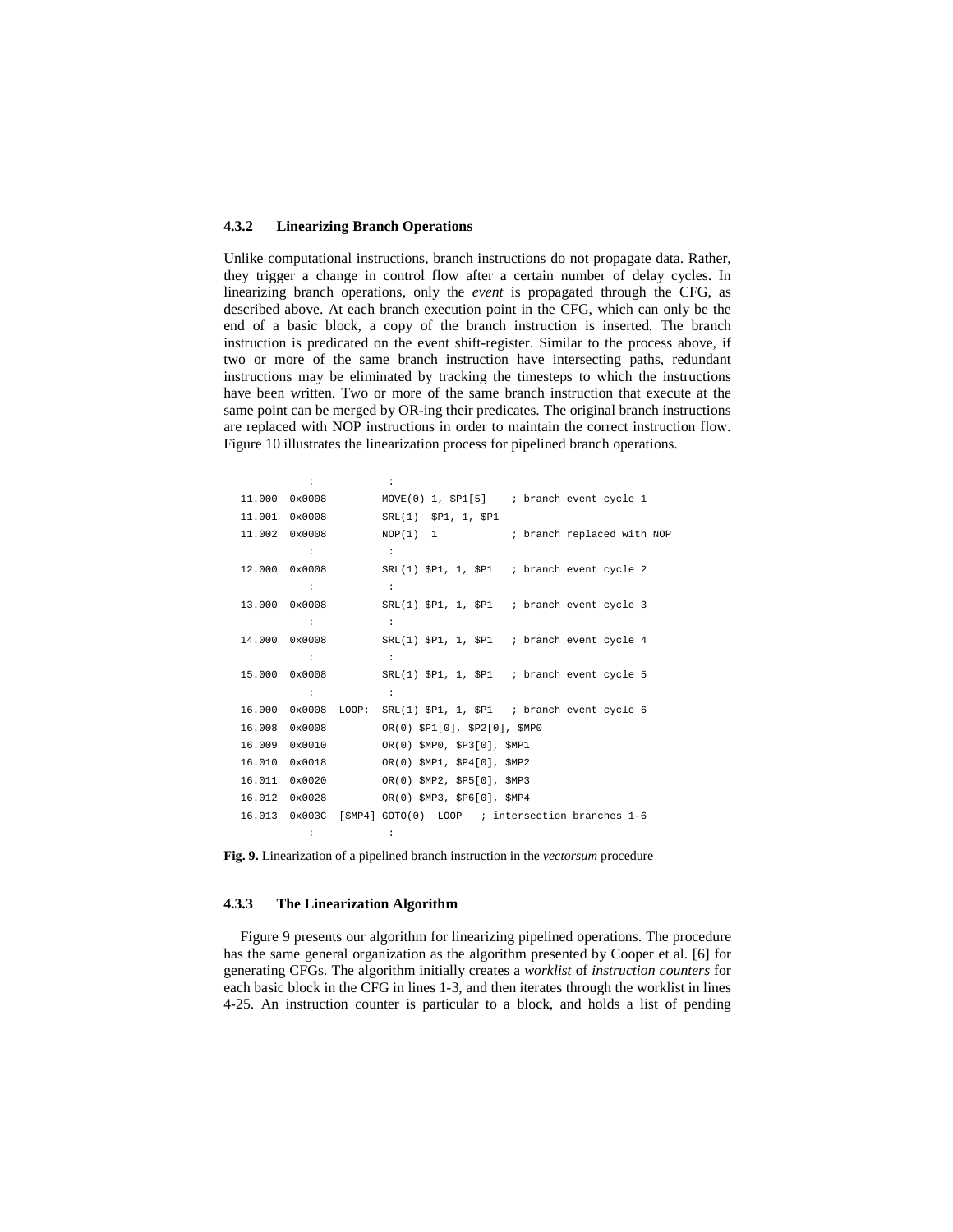instructions and a counter representing the remaining clock cycles before each instruction is executed. To prevent redundant iterations over blocks, in lines 8-9, the algorithm checks that the block has not seen any of the pending instruction counters before continuing. The algorithm then iterates over the block by *whole timesteps* in lines 10-20. The instructions in each timestep are iterated through in lines 11-17, as the algorithm searches in line 12 for previously unvisited pipelined instructions to add to the instruction counter. Lines 13-15 add a counter for the branch instructions with cycle delays greater than zero; the original branch instruction is replaced with a NOP instruction to maintain the correct program flow. Lines 16-17 add counters for all multi-cycle instructions whose write-back time falls outside the block. Unique *event* instructions are inserted for each pending instruction in lines 18-20, as described above; those that have completed are removed from the instruction counter list. After iterating over the instructions within each timestep, the pending instruction counters are decremented in line 21. At the conclusion of the iteration over timesteps in the block, lines 22-26 propagate all pending counters to new instruction counters for each successor block edge; the new instruction counters are added to the worklist. The algorithm terminates once no new instruction counters are encountered by any block and the worklist is empty. The algorithm runs in  $O(n)$  time, where *n* is the number of instructions in the program, assuming a small, constant number of outgoing edges between blocks.

```
 Linearize_Pipelined_Operations( CFG ) 
 1 worklist = empty list of InstrCounters<br>2 for each basic block in CEG do
      2 for each basic block in CFG do 
 3 add InstrCounter(block) to worklist<br>4 while worklist->size() > 0 do
 4 while worklist->size() > 0 do<br>5 instr counter = worklist->5instr counter = worklist->front()
  6 remove instr_counter from worklist 
 7 block = instr_counter->block<br>8 if block has seen all live co
 8 if block has seen all live counters in instr_counter then<br>9 continue
9 continue<br>10 for each wi
        for each whole timestep ts in block do
11 for each instruction i in timestep ts do<br>12 if i has not been seen by instr counte
12 if i has not been seen by instr_counter then<br>13 if i is a branch instruction and i->delay:
                 if i is a branch instruction and i->delay > 0 then
14 add {i:i->delay} to instr_counter<br>15 replace branch instruction i with
                   15 replace branch instruction i with NOP instruction 
16 else if (i->timestep + i->delay) > block->max_time 
17 add {i:i->delay} to instr_counter<br>18 for each counter c in instr counter d
18 for each counter c in instr_counter do<br>19 insert a unique event instruction for
                 insert a unique event instruction for c in timestep ts
20 if c = 0 then remove c from instr_counter<br>21 instr counter->DecrementCounters()
           21 instr_counter->DecrementCounters() 
22 if instr_counter has live counters 
23 for each successor s of block do 
24 target_instr_counter = InstrCounter(s)<br>25 add unique live counters to target ins
              add unique live counters to target_instr_counter
26 add target_instr_counter to worklist
```
**Fig. 10.** Linearization algorithm for pipelined operations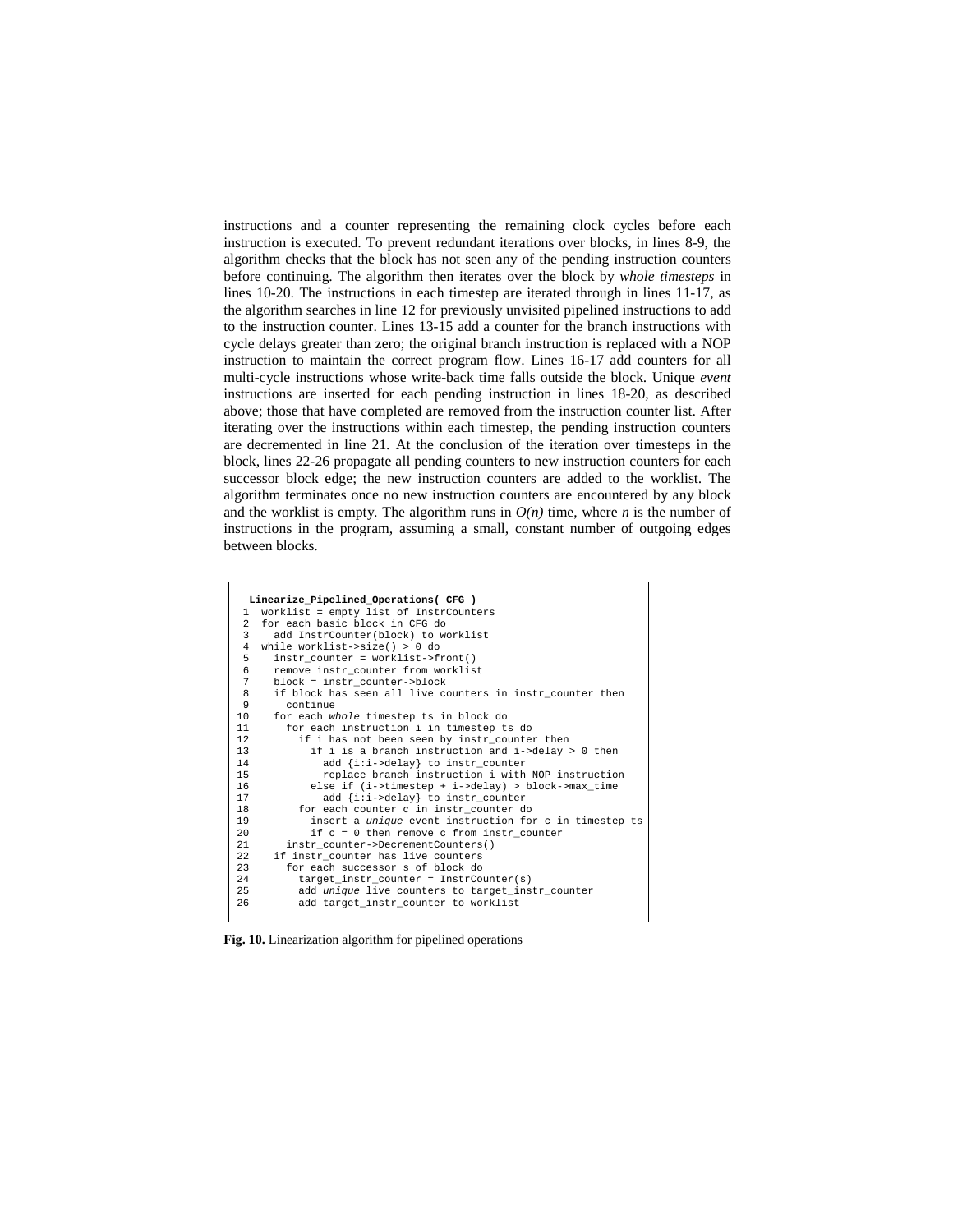#### **4.4 Generating the Control and Data Flow Graph**

In the previous sections we described how to build a CFG and break data dependencies in pipelined and scheduled assembly code. In this section we combine the two techniques to generate the complete CDFG. The procedure is described in Figure 12, which takes a list of assembly instructions as input and returns a CDFG. The procedure begins with a preprocessing step to ensure that all branch instructions in the program are predicated as described in the previous section. The algorithm constructs the CFG using Cooper's algorithm, and then linearizes the pipelined operations as described above. The data flow graph is then generated from the newly serialized instructions, based on the data dependency analysis technique described in Section 3. The procedure concludes by implementing single static-variable assignment (SSA) [13], which is a method of breaking data dependencies by ensuring that every assignment in the CDFG has a unique variable name.

Traditionally, a <sup>Φ</sup> *-function* is used in SSA to join multiple assignments to a variable, stemming from different paths in the CFG. The number of arguments to the Φ *-function* is equal to the number of definitions of the variable from each point in the CFG. This method often causes a significant bottleneck when handling numerous data paths. Interestingly, once the pipelined operations in the CDFG have been linearized, the <sup>Φ</sup> *-function* becomes superfluous, as only the latest definition of a variable will reach the end of the block and propagate through the control flow. Those instructions with multi-cycle delays that originally crossed basic block boundaries have since been serialized into multiple single-cycle instructions. As a result, the latest definition of each SSA variable may be assigned back to its original variable name at the end of the block, thus eliminating the need for the <sup>Φ</sup> *-function*. Optimizations, such as copy propagation and dead-code elimination [13], will remove extraneous assignment operations created by this process.

```
 Generate_CDFG( instr_list ) 
1 Predicate_Pipelined_Instrs( CFG ) 
2 CFG = Generate_Ctrl_Flow_Graph( instr_list ) 
3 Linearize_Pipelined_Operations( CFG ) 
4 CDFG = Generate_Data_Flow_Graph( CFG ) 
   Generate SSA( CDFG )
6 return CDFG
```
**Fig. 11.** Procedure for generating a CDFG

# **5 Experimental Results**

The correctness of the methodology presented in this paper was verified using the FREEDOM compiler [11,19] on 8 highly pipelined benchmarks in the Texas Instruments C6000 DSP assembly language. The FREEDOM compiler generated CDFGs and RTL code targeting the Xilinx Virtex II FPGA. Each benchmark was simulated using Mentor Graphic's ModelSim to verify bit-true accuracy and obtain cycle counts.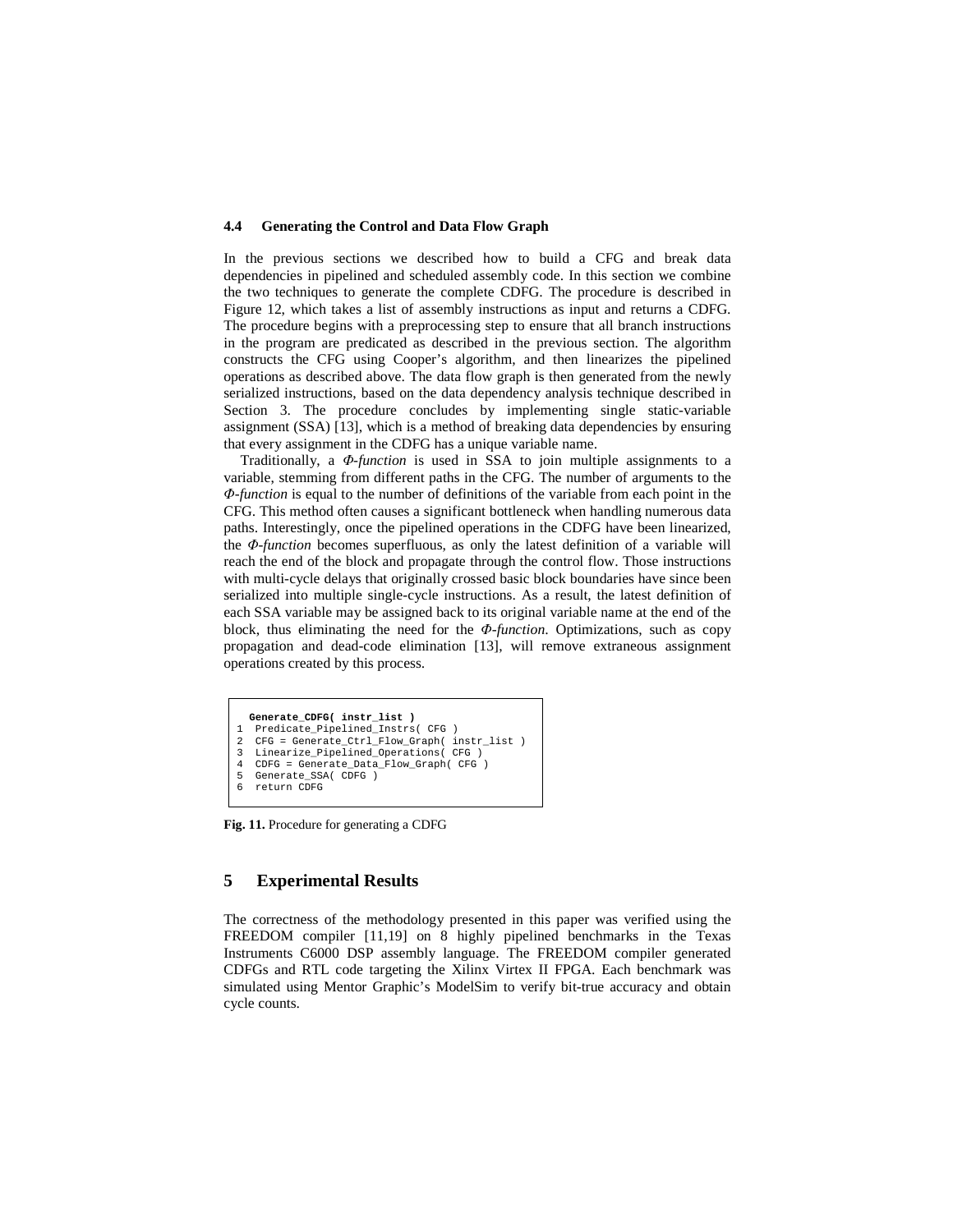There has been little work reported on translating highly pipelined software binaries to RTL code for FPGAs. This makes comparison with other approaches difficult. However, it is interesting to consider the impact and effectiveness of this algorithm in a high-level synthesis tool. Table 1 shows comparisons in cycle counts for the TI C6000 DSP and the Virtex II FPGA, generated by the FREEDOM compiler. Also shown is the number of pipelined operations in each benchmark and the number of instructions inserted during the linearization process to demonstrate the impact on code size when using this approach.

Results indicate the FREEDOM compiler successfully generated the correct CDFGs from the pipelined assembly code, allowing complex optimizations and scheduling to significantly reduce clock cycles in the FPGA design. On average, approximately 9 instructions were added for each pipelined operation and there was a 27% increase in code size during the linearization process. *Please note that these*  values reflect the size of the design before CDFG optimizations, which will further *reduce implementation complexity. A detailed evaluation of the performance and optimizations of the FREEDOM compiler has been presented in other work [11,19].*

|                     |                   |                    | # Pipelined         | # Added             |
|---------------------|-------------------|--------------------|---------------------|---------------------|
| <b>Benchmark</b>    | <b>DSP Cycles</b> | <b>FPGA Cycles</b> | <b>Instructions</b> | <b>Instructions</b> |
| memmove             | 125747            | 2516               | 33                  | (24.7%)<br>352      |
| memcpy              | 69615             | 2004               | 14                  | (52.3%)<br>136      |
| divi                | 282301            | 16127              | 17                  | (27.3%)<br>141      |
| mpyd                | 1329176           | 39669              | 26                  | $(14.0\%)$<br>269   |
| remi                | 260148            | 16888              | 13                  | $(34.6\%)$<br>130   |
| dsp_fir_gen         | 30851             | 685                | 49                  | $(43.1\%)$<br>683   |
| Ims filter          | 33537580          | 773288             | 147                 | (13.7%)<br>967      |
| noise_canceller_fir | 8239397           | 163778             | 21                  | 5.3%<br>105         |

**Table 1.** Experimental results on pipelined benchmarks using the FREEDOM compiler

### **6 Conclusions**

This paper presents a methodology for correctly representing the data dependencies and data propagation when generating CDFGs from highly pipelined and scheduled assembly code. This process consists of three stages: generating a control flow graph, linearizing the assembly code, and generating the data flow graph. We use a known method for generating the control flow graph from scheduled assembly code and describe further techniques for handling more complex architectures that employ parallel instruction sets and dynamic branching. We present a linearization process, in which pipelined structures are serialized into linear assembly. This allows for proper data dependency analysis when generating the data flow graph.

The work was verified in the FREEDOM compiler on 8 highly pipelined software binaries for the TI C6000 DSP, targeting the Xilinx Virtex II FPGA. Results indicate that data dependencies were correctly identified, enabling the compiler to perform complex optimizations and scheduling to reduce clock cycles in the designs.